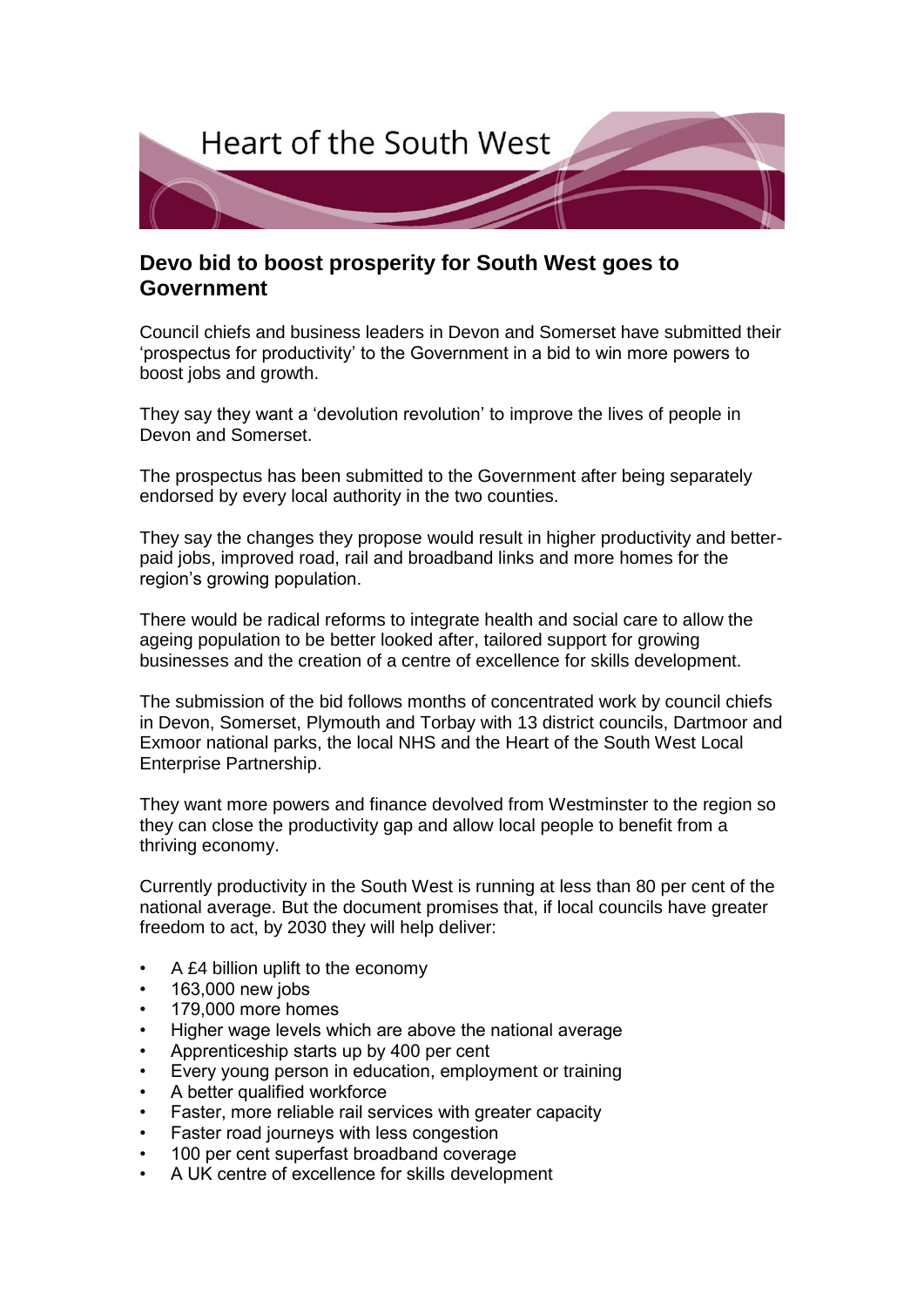The bid points out that the South West already has world-beating expertise in a number of significant areas such as knowledge-based skills in Exeter, marine industries in Plymouth, nuclear technology in Somerset and aerospace in Yeovil as well as its traditional industries like agriculture, fishing and tourism. Somerset County Council leader John Osman said: "This is the culmination of a lot of hard work from a lot of people and to see a document like this endorsed by 23 authorities in such a short space of time is quite an achievement.

"The challenge now is to not lose the momentum. We have to make sure we are pushing our case with Westminster because this bid it about the future prosperity of the region, its businesses and communities and it's paramount that we make the most of the opportunity."

Plymouth City Council leader Tudor Evans said: "We lag behind the rest of the country in terms of productivity and need to act now to improve the opportunities for our young people, so that they have the right skills to get good high value jobs and grow their careers in this region, helping us all to become more prosperous.

"We also want to see more local people employed in some of the major opportunities coming our way. We are making the Government an offer they can't refuse."

Mr Evans said the bid proposed more growth than the three core cities of Birmingham, Bristol and Nottingham had delivered together over the last fifteen years.

Devon County Council leader John Hart said: "We are presenting a united front to the Government and saying this is our vision for our region, let's negotiate on how you can help us to achieve it.

"I firmly believe, as local people, we can do things more effectively and more efficiently locally than being told what to do by London.

"This is the first time in my political lifetime that the Government has offered local government the opportunity to draw down powers like these.

"This could mean real power coming to the South West. This is a real opportunity for this council and other councils.

"We should be working together for the benefit of the people of Devon and the South West."

Steve Hindley, Chair of the Heart of the South West Local Enterprise Partnership, said: "Businesses across the Heart of the South West are the driving force that will deliver transformational growth and are keen to be at the helm of a prospective devolution deal alongside local authority partners.

"We look forward to working with Government and investors as we embark on this journey towards prosperity and increased productivity that will benefit not only the Heart of the South West but the UK economy as a whole."